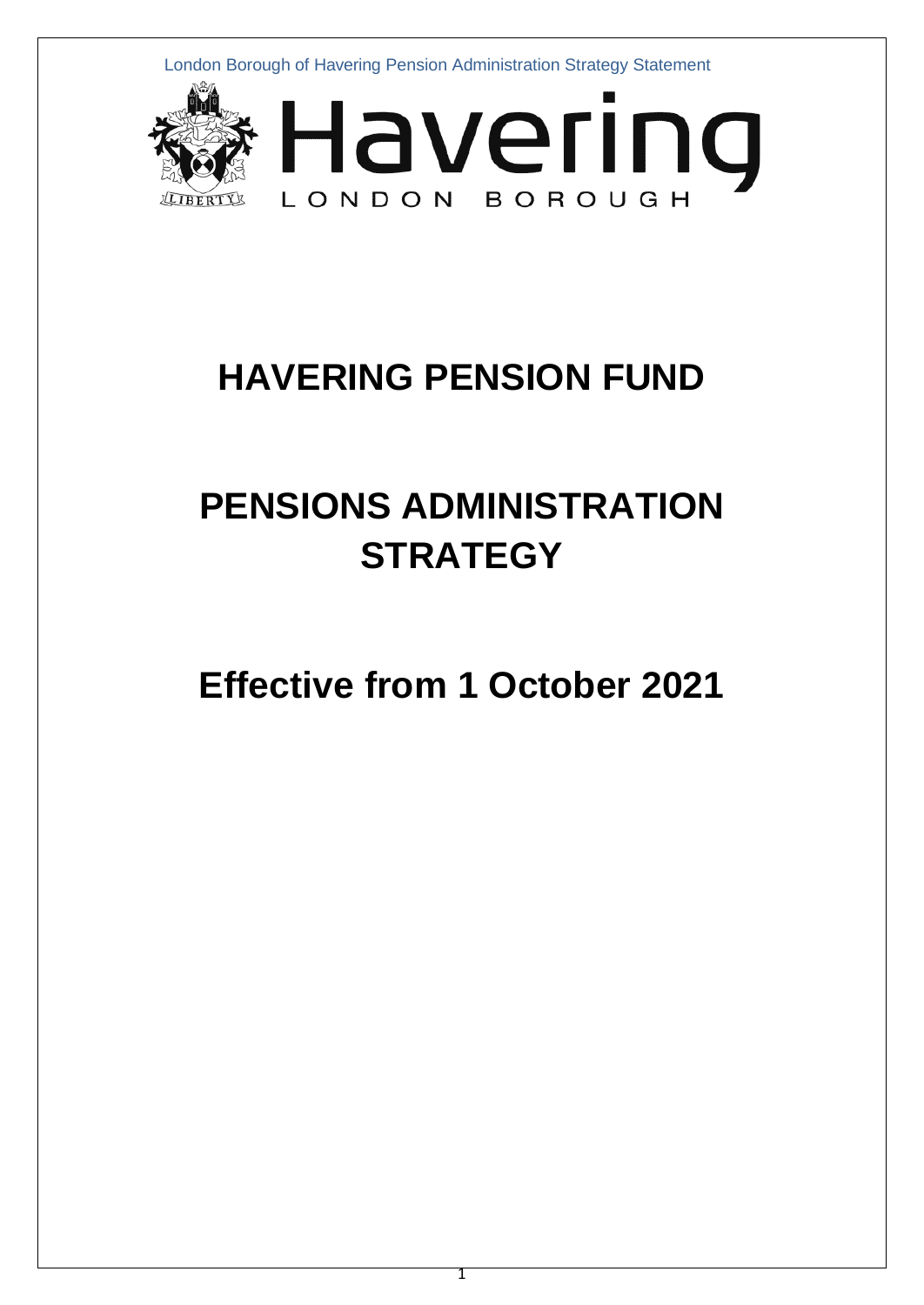| <b>Contents</b> |                                                              | Page |
|-----------------|--------------------------------------------------------------|------|
| 1.              | Introduction                                                 | 3    |
|                 | Strategy Review, Ownership and Authorisation                 | 3    |
|                 | <b>Pensions Administration</b>                               | 3    |
| 2.              | Legislative Framework                                        | 4    |
| 3.              | <b>Key Objectives</b>                                        | 4    |
| 4.              | Roles and Responsibilities: Administering Authority          | 5    |
|                 | Roles and Responsibilities: Scheme Employer                  | 5    |
| 5.              | <b>Performance Standards</b>                                 | 5    |
| 6.              | <b>Monitoring Performance</b>                                | 6    |
|                 | 7. Feedback from Employers                                   | 6    |
|                 |                                                              |      |
|                 | Appendix 1 - Regulations and Disclaimer                      | 7    |
|                 | Appendix 2 – Performance Standards (Administering Authority) | 8    |

| Appendix 3 – Performance Standards (Scheme Employer)          | 10. |
|---------------------------------------------------------------|-----|
| Appendix 4 – Pensions Administration Service Level Agreements | 13. |
| Appendix 5 - Escalation Procedure                             | 14  |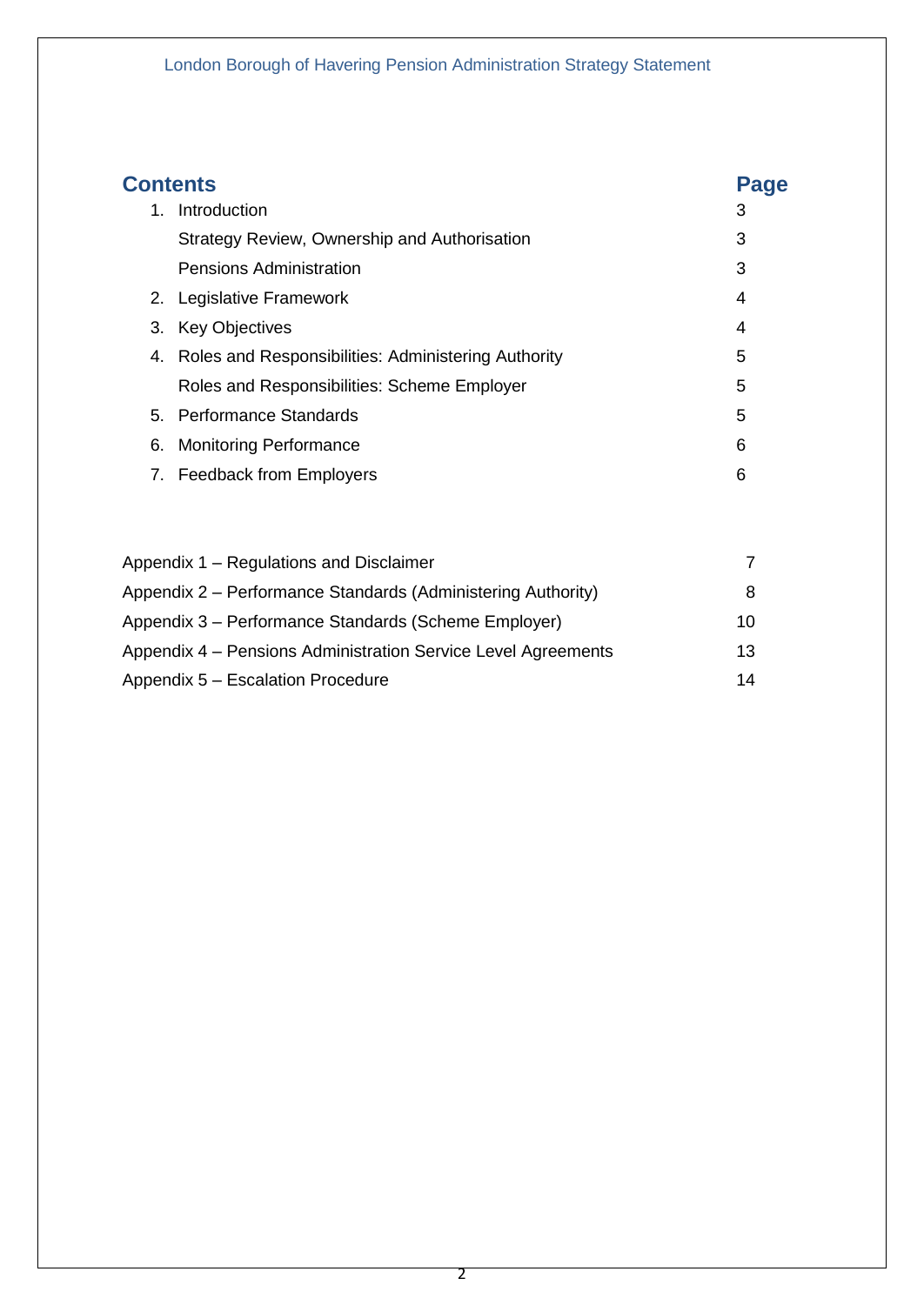## **1. Introduction**

This is the Pension Administration Strategy (PAS) of the London Borough of Havering Pension Fund in relation to the Local Government Pension Scheme (LGPS).

The Strategy is made under Regulation 59 of the Local Government Pension Scheme Regulations 2013 which allows an administering authority to prepare a Pensions Administration Strategy for the purpose of improving administrative processes to enable provision of a cost-effective, high quality pension administration service.

The PAS provides clarity on the key roles and responsibilities of the administering authority and scheme employers and confirms the expectations and standards that need to be achieved. It will help to ensure all parties provide the best possible service to scheme members and other relevant stakeholders. The actions that may be taken if employers do not meet the requirements are also defined within the strategy.

The PAS applies to all employers in the Havering Pension Fund. The administering authority and scheme employers must have regard to the pension administration strategy when carrying out their functions under the LGPS Regulations

#### Strategy Review, Ownership and Authorisation

The Pensions Administration Strategy is effective from 01 October 2021.

The administering authority will review this strategy as required to reflect changes in regulations, governance or working practices with a full review every three years. Employers will be consulted in the event of any changes.

The strategy lead is the Pension Projects and Contracts Manager. The document has been developed in consultation with scheme employers and the Local Pensions Board and with approval from the Pensions Committee.

If you have any questions or comments regarding the Pensions Administration Strategy, please contact Caroline Guyon, Pensions Projects and Contracts Manager. Telephone: 01708 432185 or via email [caroline.guyon@havering.gov.uk](mailto:caroline.guyon@havering.gov.uk)

## Pensions Administration

From 1 November 2017, the London Borough of Havering delegated the pension administration service to Lancashire County Council who have engaged the Local Pensions Partnership Administration (LPPA) to undertake their pension portfolio. The Local Pensions Partnership was formed in 2016 through a collaboration between Lancashire County Council and the London Pensions Fund Authority and provides pension services to the Local Government Pension Scheme, Police and Firefighter Schemes.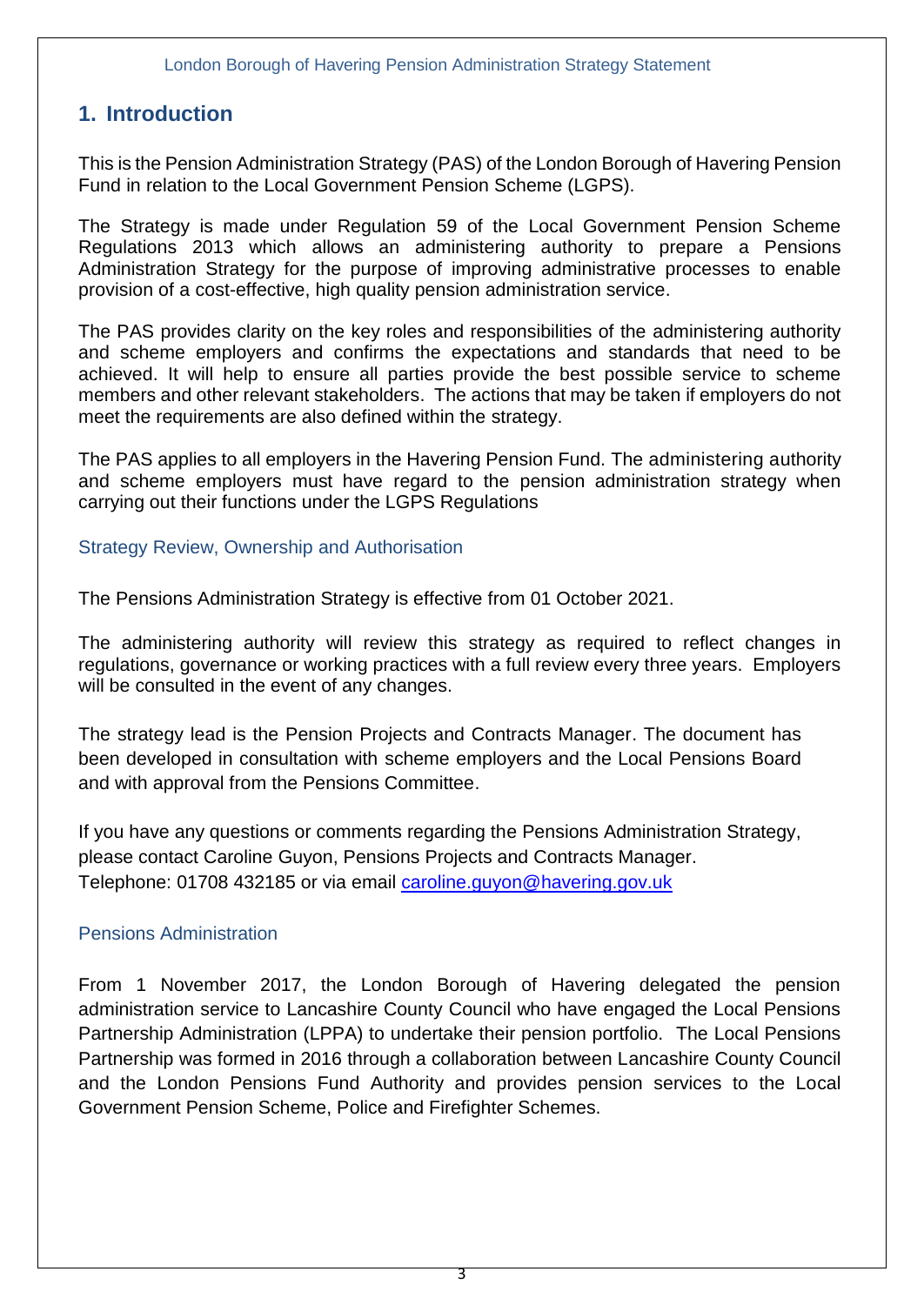## **2. Legislative Framework**

Local Government Pension Scheme Regulations (LGPS) 2013

The administering authority and scheme employers must have regard to the PAS when carrying out their Scheme functions and Regulation 59 sets out a number of requirements to facilitate best practice and efficient customer service in respect of the following:

- Administration standards
- Performance measures
- Communication with scheme employers

In addition, Regulation 70 of the LGPS Regulations allows an administering authority to recover additional costs arising from scheme employers where, in its opinion, they are directly related to the poor performance of that scheme employer. Where this situation arises the administering authority is required to give written notice to the Scheme employer, setting out the reasons for believing that additional costs should be recovered, the amount of the additional costs, together with the basis on which the additional amount has been calculated.

Regulation 71 gives the administering authority the ability to apply interest on late payments by scheme employers.

Havering Pension Fund has a published Charging Policy that covers the fees that may be applied.

In accordance with the Public Sector Pensions Act 2015, the LGPS is regulated by the Pensions Regulator. The administering authority and its employers are also required to comply with regulatory guidance or Code of Practice issued by the Pensions Regulator.

Appendix 1 provides Additional information regarding the relevant regulations and guidance

## **3. Key Objectives**

The key objectives of the PAS are:

- To set out the performance standards expected of the administering authority, its Scheme Employers and payroll providers and to promote good working relationships and improve efficiencies
- To ensure that the Havering Pension Fund operates in accordance with the LGPS Regulations and relevant Pensions Regulator Codes of Practice for governance and administration of the fund
- To promote open communication between the administering authority, its scheme employers and payroll services
- To achieve accurate record keeping to ensure a high quality service to our pension scheme members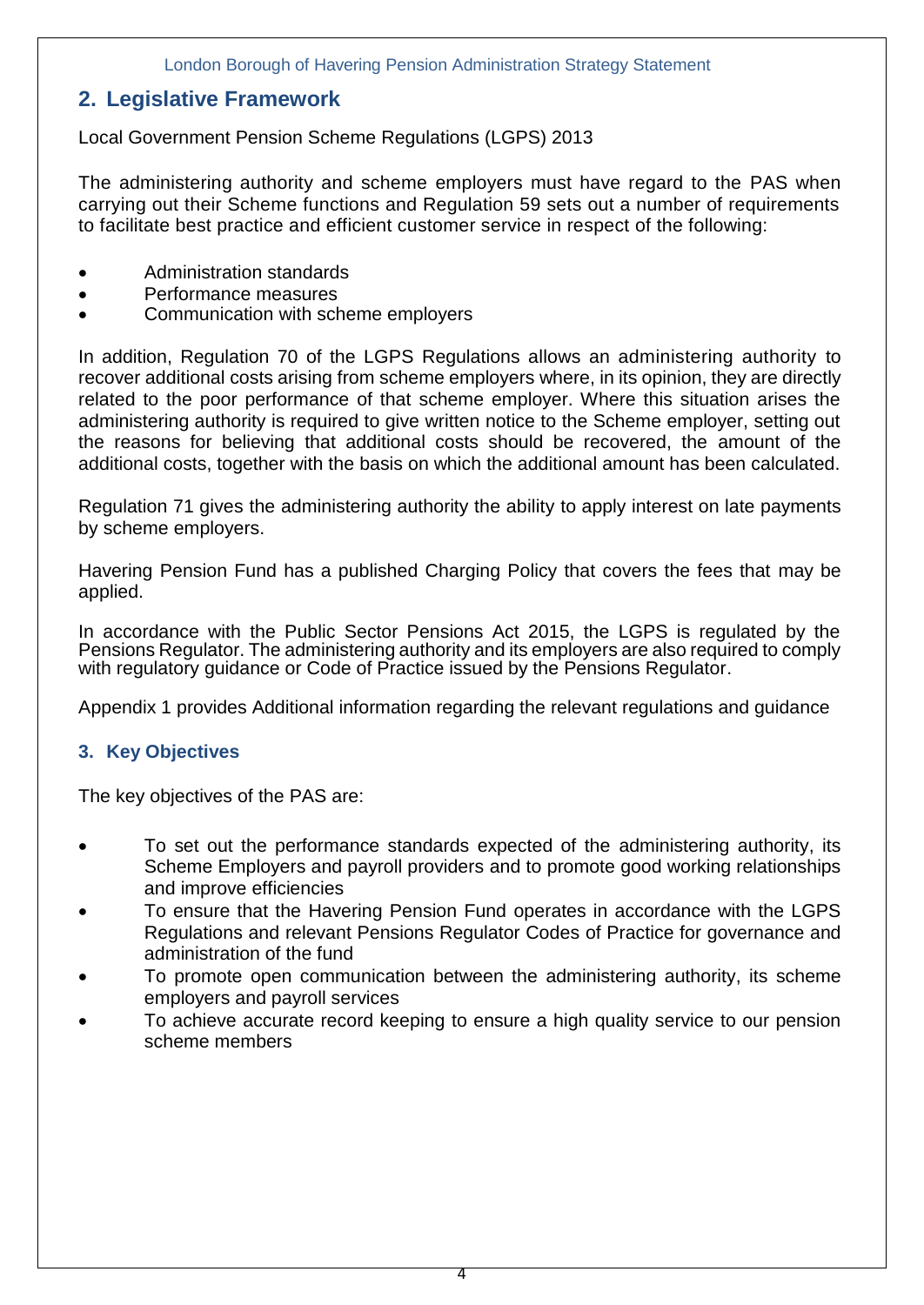## **4. Roles and Responsibilities**

#### The Administering Authority's Roles and Responsibilities

The key responsibilities for the administering authority (most of which are discharged by the Local Pensions Partnership Administration under the shared service agreement) are to:

- Administer the LGPS in respect of all scheme members in accordance with Regulations
- Communicate and engage with Employers on LGPS matters
- Provide support/training to Employers
- Maintain and review Strategies, Policies and Reports and all other matters relating to the governance of the LGPS

The Scheme Employer's Roles and Responsibilities

The key responsibilities for the Employer are to:

- Ensure that LGPS information is communicated to eligible staff and participating members of the LGPS
- Ensure timely collection, payment and reporting of the correct levels of pension contributions
- Report member information and data as set out in this PAS or on request.

### **5. Performance Standards**

The administering authority and scheme employers have decision-making and administrative duties under the LGPS regulations and other relevant legislation. Employer performance has a significant impact on the overall level and quality of service provided to scheme members.

A key purpose of the PAS is to set performance standards of the administration function. The performance measures which will be monitored are outlined in Appendix 2 (administering authority) and 3 (employer), with the outcomes subject to scrutiny by the Local Pension Board, with a summary published in the Fund's Annual Report & Accounts.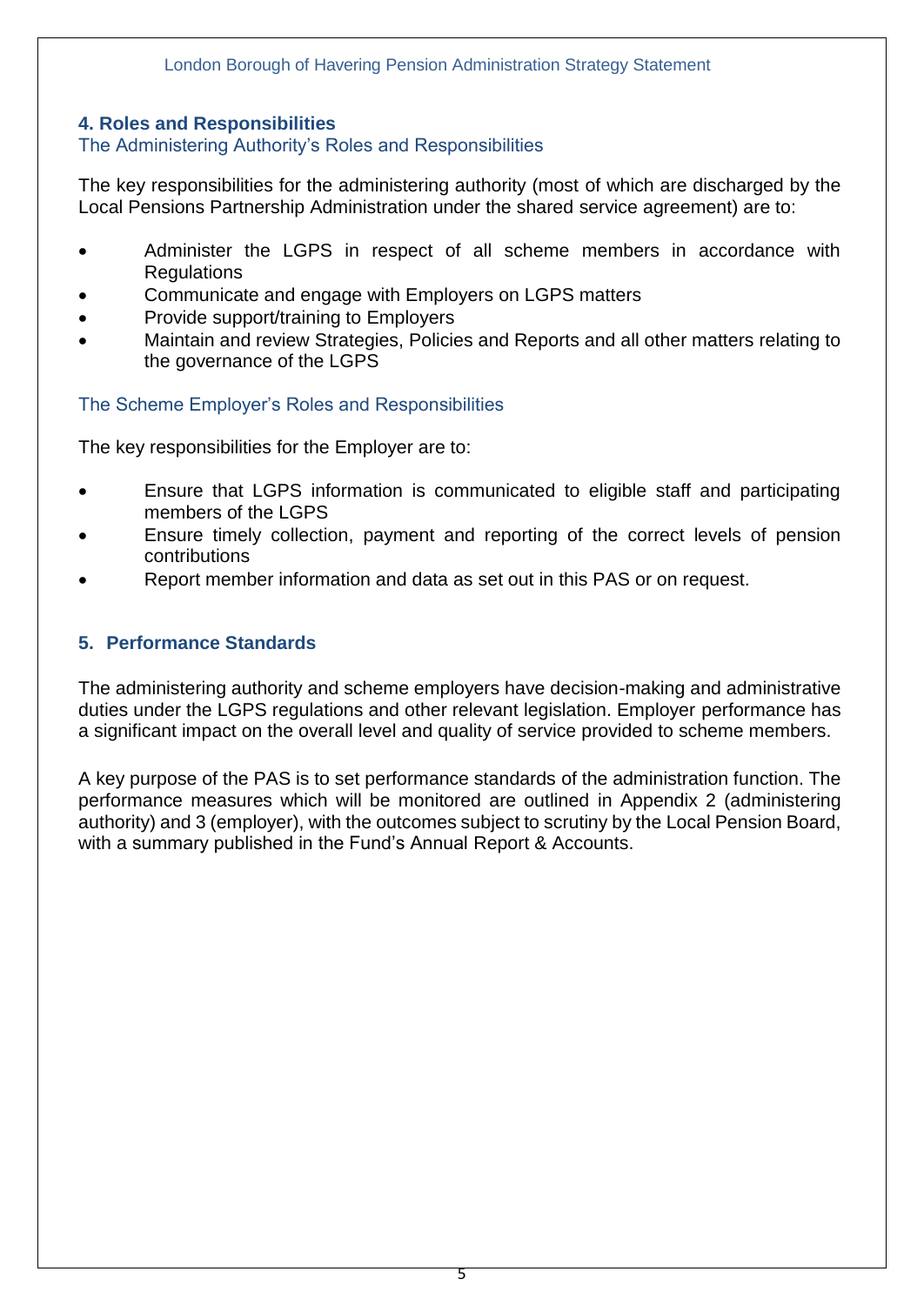## **6. Monitoring Performance**

To ensure the key objectives are being met, the performance measures will be monitored by the Pensions Projects and Contracts Manager and subject to scrutiny by the Local Pensions Board. A summary published in the Fund's Annual Report and Accounts.

The preferred route to resolution in regard to shortfalls in the performance standards is to support and work closely with employers via the Pensions Projects and Contracts Manager and the LPPA employer engagement team. This will allow an opportunity to correct the issue.

However, where persistent failure (which is defined as an ongoing failure to positively engage with the administering authority) occurs in relation to meeting the performance standards, the escalation procedure (Appendix 5) and Charging Policy may be invoked.

If unsatisfactory performance impacts the administering authority's ability to perform statutory functions or provide a high quality administration service to LGPS members and measures are not being taken by the employer to address this the administering authority will consider reporting the employer to the Pension Regulator.

## **7. Feedback from Employers**

The Scheme Manager (or their representative) will monitor the performance of the Local Pensions Partnership Administration and the London Borough of Havering in its role as administering authority against the standards in the PAS.

Employers who wish to provide feedback on the performance of LPPA or the administering authority against the standards in the PAS should send their comments to the Pensions Projects and Contracts Manager.

Any feedback received will be responded to and considered for incorporation into the reports provided to the Local Pension Boards.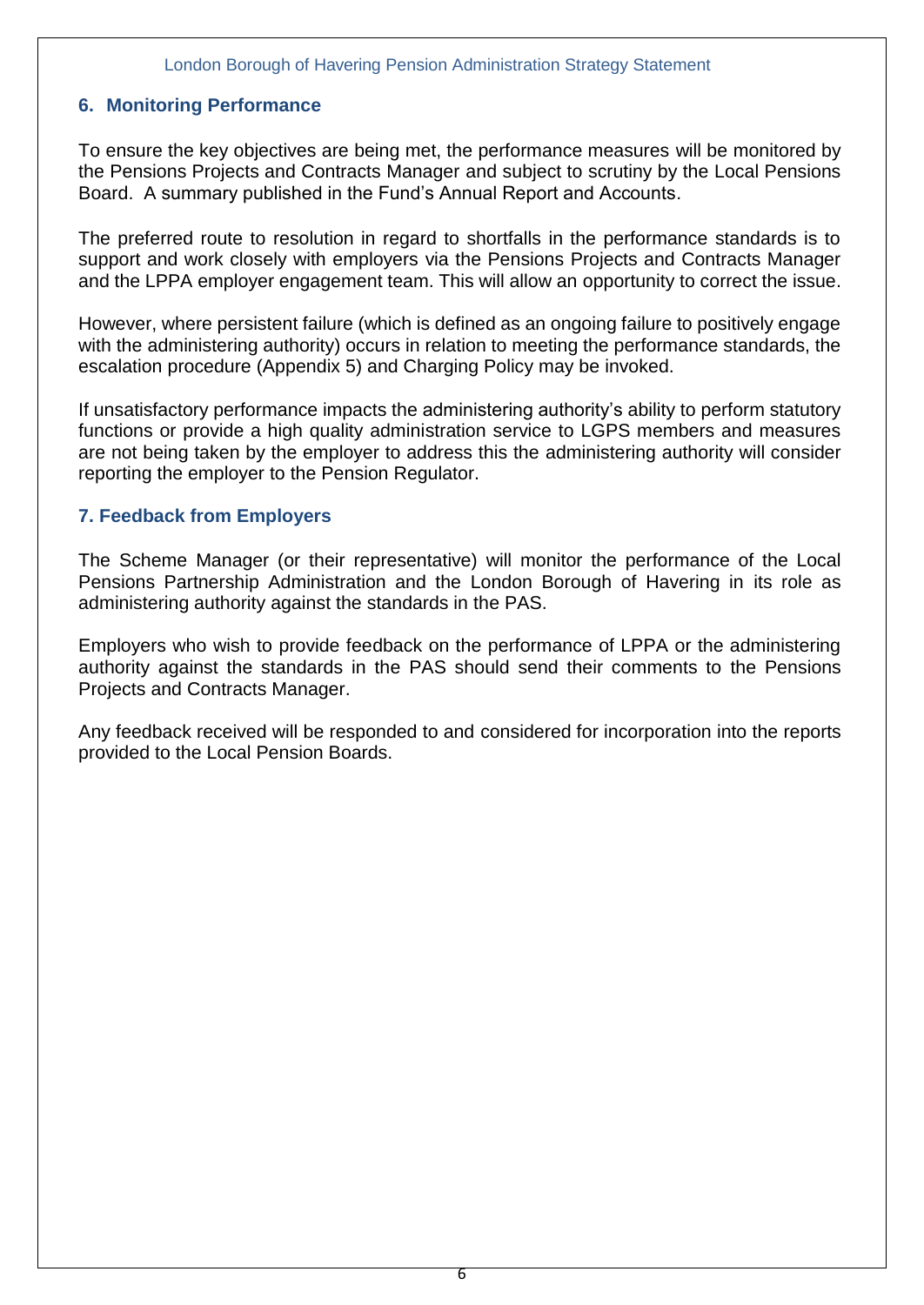#### **APPENDIX 1**

# **Regulations**

### Overriding Legislation

In performing the role of administering the LGPS, the administering authority, scheme employers and the LPPA must comply with all overriding legislation including:

- The Occupational Pension Schemes (Disclosure of Information) Regulations 2015
- The LGPS Scheme (Amendment) (Governance) Regulations 2015
- The Pensions Act 1995, 2004 and 2014
- The Pension Schemes Act 2021
- The Finance Act 2004,2006 and 2014
- Public Service Pensions Act 2015
- Data Protection Act 2018
- HMRC legislation

This list is not exhaustive and other Legislation and Regulations may and will apply in certain circumstances.

In accordance with the Public Sector Pensions Act 2015, the LGPS is regulated by the Pensions Regulator. The administering authority and scheme employers are required to comply with regulatory guidance or Code of Practice issued by the Pensions Regulator.

#### The Local Government Pension Scheme Regulations

The LGPS Regulations 2013 (Regulation 59 (1)) enables an administering authority to prepare a written statement of the Administering Authority's policies in relation to such matters mentioned in Regulation 59 (2) that it considers appropriate.

The regulation says that this written statement shall be known as the "Pension Administration Strategy"

In addition Regulation 59 (3-7) sets out the requirements for the review and revision of the PAS.

Regulation 70 of the Local Government Pension Scheme Regulations 2013 enables the administering authority to recover additional costs from a Scheme employer when, in the opinion of the administering authority, it has incurred additional costs because of the poor performance of the scheme employer in relation to the PAS.

Regulation 71 gives the administering authority the ability to apply interest on late payments by scheme employers.

The full Regulations can be viewed on: <https://www.lgpsregs.org/schemeregs/lgpsregs2013/timeline.php>

## **Disclaimer**

**Overriding legislation dictates the minimum standards that pension schemes should meet. The LGPS regulations also identify a number of requirements for the administering authority, the LPPA and scheme employers. The PAS is designed to highlight the key areas for providing high quality administration of the LGPS but does not cover all regulatory requirements. Nothing in the PAS overrides or negates the duties of the administering authority, the Local Pensions Partnership Administration or scheme employers of their obligations under the LGPS or overriding legislation.**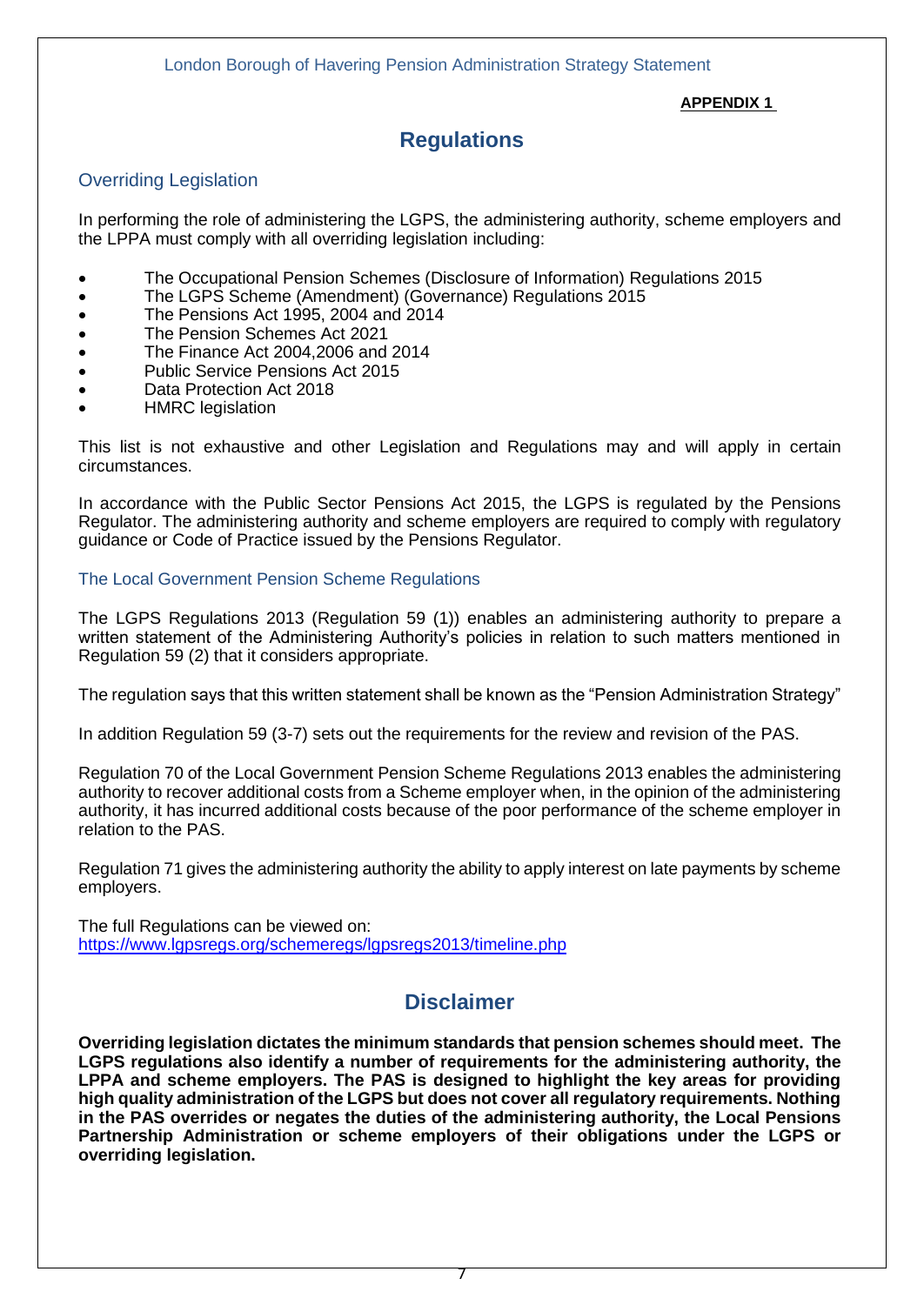# **Performance Standards- Administering Authority**

This section outlines the responsibilities of the Administering Authority of the Havering Pension Fund and the performance standards they are expected to meet to enable the provision of an efficient, quality pension administration service.

|       | 1.1 Administering Authority - Governance                                                                                                                                               |                                                                                                                                                                                             |  |  |
|-------|----------------------------------------------------------------------------------------------------------------------------------------------------------------------------------------|---------------------------------------------------------------------------------------------------------------------------------------------------------------------------------------------|--|--|
|       | <b>Function/Task</b>                                                                                                                                                                   | <b>Performance Standard</b>                                                                                                                                                                 |  |  |
| 1.1.1 | Regularly review the pension administration strategy<br>and consult with all scheme employers                                                                                          | To review at least triennially and revise<br>following any material change in policies<br>that relate to the PAS                                                                            |  |  |
| 1.1.2 | Review the Funding Strategy Statement following<br>consultation with scheme employers and the Fund's<br>actuary where required                                                         | To review following each Fund valuation or<br>following material change in policy or<br>regulation. Publish by 31 March following<br>the valuation date or as required                      |  |  |
| 1.1.3 | Review the Communication Policy                                                                                                                                                        | Triennial review and publish within 30 days<br>of the policy being agreed by Pension<br>Committee. An annual update of actions<br>taken to be included in the pension fund<br>annual report |  |  |
| 1.1.4 | Review the Governance and compliance statement                                                                                                                                         | Annual review and publish within 30 days of<br>any revision being agreed by Pension<br>Committee                                                                                            |  |  |
| 1.1.5 | Formulate and publish policies in relation to all<br>areas where the administering authority may<br>exercise a discretion within the Regulations                                       | Review following a material change in<br>policy or regulation and publish within 30<br>days of any revision being agreed by<br><b>Pension Committee</b>                                     |  |  |
| 1.1.6 | Maintain the Internal Disputes Resolution Procedure<br>Policy and register of IDRP appeals                                                                                             | To review policy following any change in<br>policy or regulation. Register to be updated<br>within 7 days of receiving notification                                                         |  |  |
| 1.1.7 | Notify scheme employer of issues relating to<br>unsatisfactory performance under the PAS                                                                                               | When performance issues are noted                                                                                                                                                           |  |  |
| 1.1.8 | Notify scheme employer of decision to recover<br>additional costs associated with unsatisfactory<br>performance                                                                        | Within 10 working days of scheme<br>employer failure to improve performance by<br>notified timescale                                                                                        |  |  |
| 1.1.9 | Ensure continued and open communications<br>channels are maintained between the Local<br>Pensions Board and Pensions Committee                                                         | Each meeting to include relevant updates<br>and actions                                                                                                                                     |  |  |
|       | 1.2 Administering Authority - Fund Administration                                                                                                                                      |                                                                                                                                                                                             |  |  |
|       | <b>Function/Task</b>                                                                                                                                                                   | <b>Performance Standard</b>                                                                                                                                                                 |  |  |
| 1.2.1 | Consult with employers on the outcomes of the<br>triennial valuation                                                                                                                   | Within 30 days of receiving the draft Rates<br>and Adjustment Certificate from the Fund<br>Actuary                                                                                          |  |  |
| 1.2.2 | Notify employers of contribution requirements for 3<br>years effective from April following the actuarial<br>valuation date                                                            | Within 30 days following sign off of the final<br>Rates and Adjustment Certificate                                                                                                          |  |  |
| 1.2.3 | Notify new scheme employers of their contribution<br>requirements                                                                                                                      | Within 7 days of receipt of the Contribution<br>Rate Report from the Fund Actuary                                                                                                           |  |  |
| 1.2.4 | Carry out termination valuations on scheme<br>employers ceasing participation in the Fund                                                                                              | Within 60 days of receipt of notification of<br>termination                                                                                                                                 |  |  |
| 1.2.5 | Invoice strain cost payments in relation to early<br>payment of benefits following flexible, redundancy,<br>efficiency, employer consent or ill health retirements                     | Within 60 days of payment of members<br>benefits or upon notification that the charge<br>is due                                                                                             |  |  |
| 1.2.6 | Invoice any other charges in respect of work carried<br>out on behalf of the employer by the accounts team,<br>administration team or Fund actuary in line with the<br>charging policy | Within 60 days of work being carried out or,<br>in the case of a re-charge, receipt of the<br>relevant invoice by the Fund                                                                  |  |  |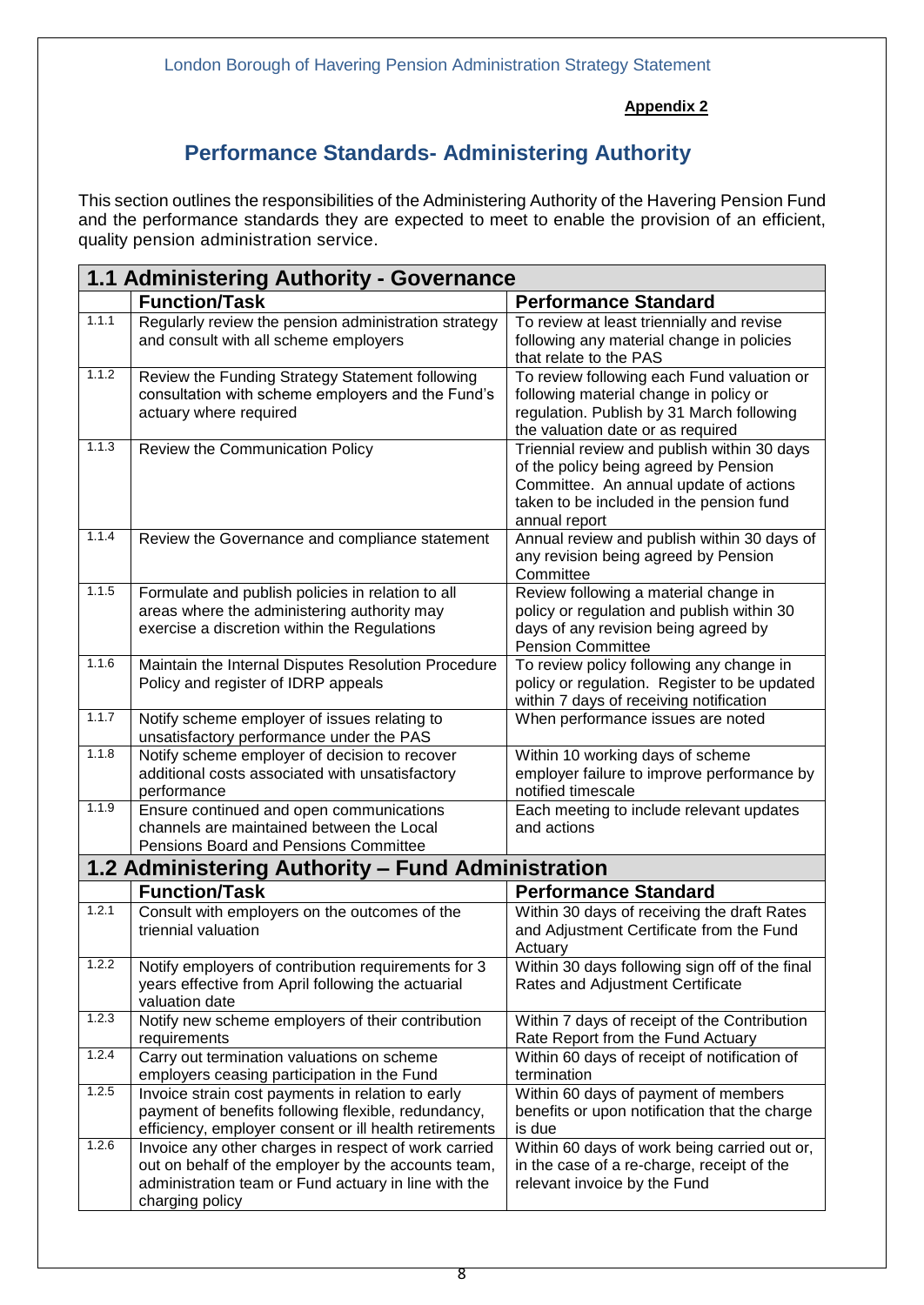| 1.3 Administering Authority - Outsourcing                     |                                                                                                                                                                                                                                   |                                                                                                                                                                                                                           |  |
|---------------------------------------------------------------|-----------------------------------------------------------------------------------------------------------------------------------------------------------------------------------------------------------------------------------|---------------------------------------------------------------------------------------------------------------------------------------------------------------------------------------------------------------------------|--|
|                                                               | <b>Function/Task</b>                                                                                                                                                                                                              | <b>Performance Standard</b>                                                                                                                                                                                               |  |
| 1.3.1                                                         | Action requests for a Pensions Information<br>Memorandum for inclusion in Invitation to Tender<br>Packs                                                                                                                           | Each step to be action within 7 days of<br>receipt of the relevant information                                                                                                                                            |  |
| 1.3.2                                                         | Ensure Admission Agreements are in place for<br>relevant new scheme employers                                                                                                                                                     | Within 90 days of receipt of all required<br>information dependent on timely responses<br>from other stakeholders                                                                                                         |  |
| 1.3.3                                                         | Arrange a risk assessment to be carried out by the<br>Fund Actuary for all new admitted bodies to<br>establish the level of bond or guarantee required in<br>order to protect other scheme employers<br>participating in the Fund | To be completed prior to the body being<br>admitted                                                                                                                                                                       |  |
| 1.3.4                                                         | Undertake a review of the level of bond/guarantee                                                                                                                                                                                 | Annual review each year end or on<br>extension of a contract or as advised by the<br><b>Fund Actuary</b>                                                                                                                  |  |
| 1.4 Administering Authority - Data Quality and Administration |                                                                                                                                                                                                                                   |                                                                                                                                                                                                                           |  |
|                                                               | <b>Function/Task</b>                                                                                                                                                                                                              | <b>Performance Standard</b>                                                                                                                                                                                               |  |
| 1.4.1                                                         | Provide support for employers in conjunction with<br>the LPPA engagement team through a dedicated<br>employer section of the website, forums, employer<br>newsletters and training program                                        | Ongoing support as required                                                                                                                                                                                               |  |
| 1.4.2                                                         | Notify scheme employers and scheme members of<br>changes to the scheme regulations                                                                                                                                                | As soon as possible following<br>confirmation/receipt of guidance regarding<br>the change with a target of within 60 days<br>of the regulatory change                                                                     |  |
| 1.4.3                                                         | Provide good quality data to the Fund Actuary for<br>the purposes of performing the triennial fund<br>valuation exercise.                                                                                                         | All data to be submitted by the Actuary's<br>deadline and queries responded to within<br>14 days of receipt of the initial query or<br>within 14 days of information being received<br>from a scheme employer if required |  |
| 1.4.4                                                         | Produce annual benefit statements to active and<br>deferred members as at 31 March each year                                                                                                                                      | By 31 August following the year-end                                                                                                                                                                                       |  |
| 1.4.5                                                         | Produce and issue pension saving statements each<br>year to members who have exceeded their annual<br>allowance                                                                                                                   | By 6 October following the end of tax year<br>(subject to receipt of all relevant information<br>from the scheme employer)                                                                                                |  |
| 1.4.6                                                         | Monitor administration work in line with the Service<br>Level Agreement that forms part of the shared<br>service agreement with Lancashire County Council                                                                         | On receipt of each quarterly performance<br>report. Discussed at the quarterly client<br>meeting and presented to the Local<br>Pension Board                                                                              |  |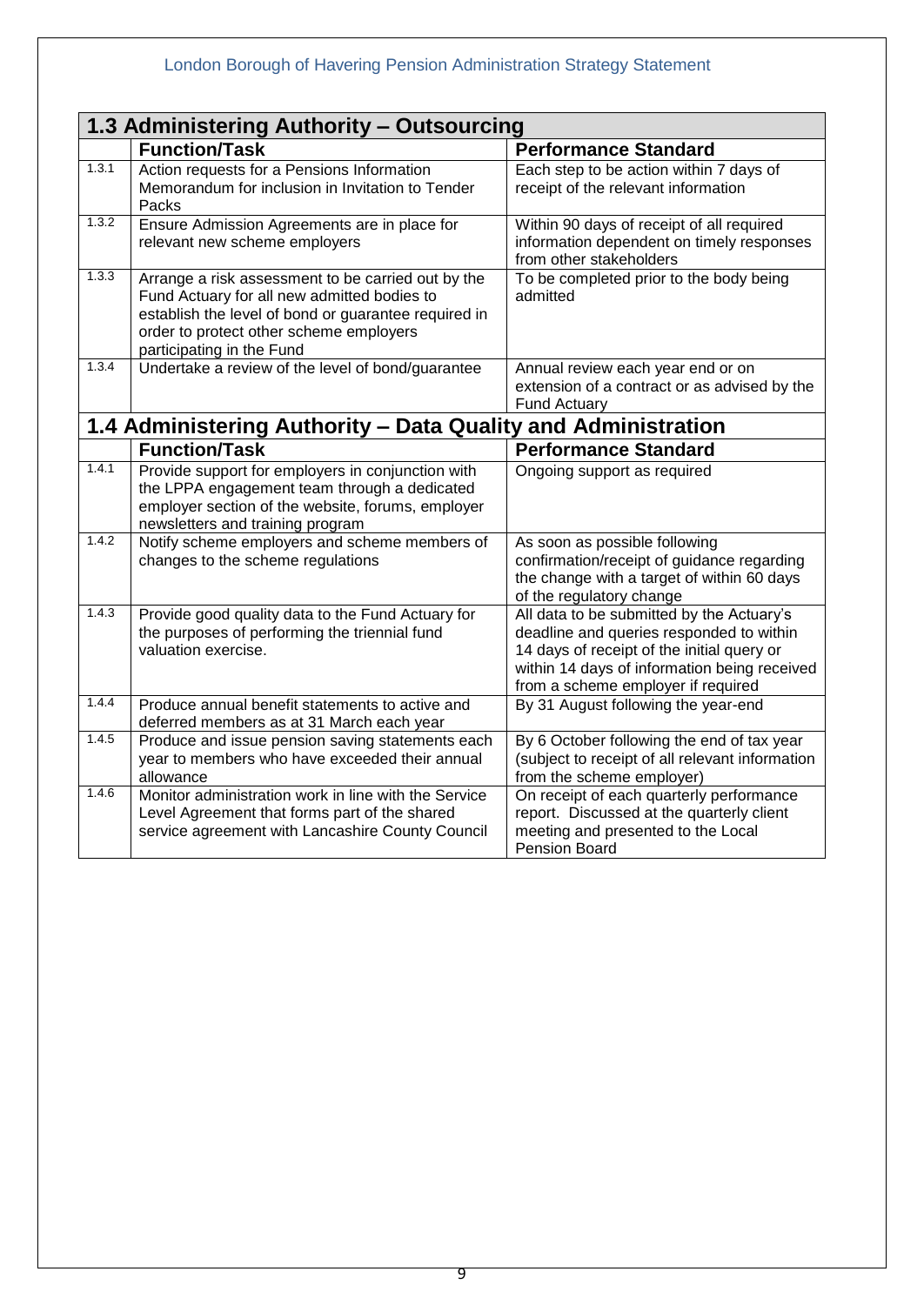# **Performance Standards- Scheme Employer**

This section outlines the responsibilities of scheme employers in the Havering Pension Fund and the performance standards they are expected to meet to enable the provision of an efficient, quality pension administration service. All information must be provided in the format prescribed by the Fund within the prescribed timescales.

A scheme employer remains responsible for carrying out the requirements in this section even if that employer decides to outsource some of its functions to a third-party provider. An employer must ensure that the third-party provider can meet the employer's duties and obligations.

|                | 2.1 Scheme Employers - Governance                                                                     |                                                                                                 |  |  |
|----------------|-------------------------------------------------------------------------------------------------------|-------------------------------------------------------------------------------------------------|--|--|
|                | <b>Function/Task</b>                                                                                  | <b>Performance Standard</b>                                                                     |  |  |
| 2.1.1          | Designate a named individual to act as a Pensions                                                     | Within 30 days of becoming a scheme                                                             |  |  |
|                | Liaison Officer who is the main contact with regards                                                  | employer or a change of named contact                                                           |  |  |
|                | to any aspect of administering the LGPS                                                               |                                                                                                 |  |  |
| 2.1.2          | Formulate, publish and keep under review policies                                                     | A copy of the policy document is to be                                                          |  |  |
|                | in relation to all areas where the employer may<br>exercise a discretion within LGPS                  | supplied to the administering authority                                                         |  |  |
|                |                                                                                                       | within 30 days of becoming a scheme<br>employer or a change in policy                           |  |  |
| 2.1.3          | Appoint person for stage 1 internal dispute process                                                   | Within 30 days of becoming a scheme                                                             |  |  |
|                | (IDRP) and ensure this is noted within the                                                            | employer or a change of appointed person                                                        |  |  |
|                | discretions policy                                                                                    |                                                                                                 |  |  |
| 2.1.4          | Notify the administering authority of a receipt of a                                                  | Within 7 days of receipt of the complaint                                                       |  |  |
|                | complaint under IDRP                                                                                  |                                                                                                 |  |  |
| 2.1.5          | Notify the administering authority that the stage 1                                                   | Within 7 days of making the determination                                                       |  |  |
| 2.1.6          | IDRP decision has been made                                                                           |                                                                                                 |  |  |
|                | Distribute any information provided by the<br>administering authority or administrators to scheme     | Individual requirement within timescale<br>specified in each instance                           |  |  |
|                | members/potential scheme members                                                                      |                                                                                                 |  |  |
|                | 2.2 Scheme Employers – Fund Administration                                                            |                                                                                                 |  |  |
|                | <b>Function/Task</b>                                                                                  | <b>Performance Standard</b>                                                                     |  |  |
| 2.2.1          | Ensure correct employee contribution rate is applied                                                  | Immediately on commencing scheme                                                                |  |  |
|                | and reviewed in line with the contribution bands                                                      | membership and in line with employer                                                            |  |  |
|                |                                                                                                       | discretion                                                                                      |  |  |
| 2.2.2          | Ensure correct employer contribution rate is applied                                                  | Immediately as directed in line with the                                                        |  |  |
|                | as advised by the administering authority and                                                         | Rates and Adjustments certificate                                                               |  |  |
|                | determined by the Fund Actuary                                                                        |                                                                                                 |  |  |
| 2.2.3<br>2.2.4 | Ensure correct deduction of employee contributions                                                    | Each payroll cycle                                                                              |  |  |
|                | Arrange the deduction of any employee additional<br>contributions and any amendments as required      | Each payroll cycle as required                                                                  |  |  |
| 2.2.5          | Arrange the deduction of Additional Voluntary                                                         | Each payroll cycle as required                                                                  |  |  |
|                | Contributions (AVCs) and payment to the relevant                                                      |                                                                                                 |  |  |
| 2.2.6          | AVC provider                                                                                          |                                                                                                 |  |  |
|                | Remit the employer and employee contributions to<br>the Fund and provide a monthly report, to include | Payment via BACS by 22 <sup>nd</sup> of the month<br>following the deduction The monthly report |  |  |
|                | details of any additional contributions and AVCs, in                                                  | must be sent as specified in the completion                                                     |  |  |
|                | the format specified by the administering authority                                                   | notes by the same deadline                                                                      |  |  |
| 2.2.7          | Refund any employee contributions when an                                                             | From the earliest available payroll after the                                                   |  |  |
|                | employee opts out of the pension scheme within 3                                                      | opt out form is received                                                                        |  |  |
|                | months of joining                                                                                     |                                                                                                 |  |  |
| 2.2.8          | Remit strain cost payments to the Fund in relation to                                                 | Within 30 days of receipt of the Fund's                                                         |  |  |
|                | early payment of benefits following flexible,                                                         | invoice                                                                                         |  |  |
|                | redundancy, efficiency, employer consent or ill                                                       |                                                                                                 |  |  |
|                | health retirements                                                                                    |                                                                                                 |  |  |
| 2.2.9          | Remit any other charges to the Fund in respect of                                                     | Within 30 days of receipt of the Fund's<br>invoice                                              |  |  |
|                |                                                                                                       |                                                                                                 |  |  |
|                | work carried out on behalf of the employer by the                                                     |                                                                                                 |  |  |
|                | accounts team, administration team or Fund actuary<br>in line with the charging policy                |                                                                                                 |  |  |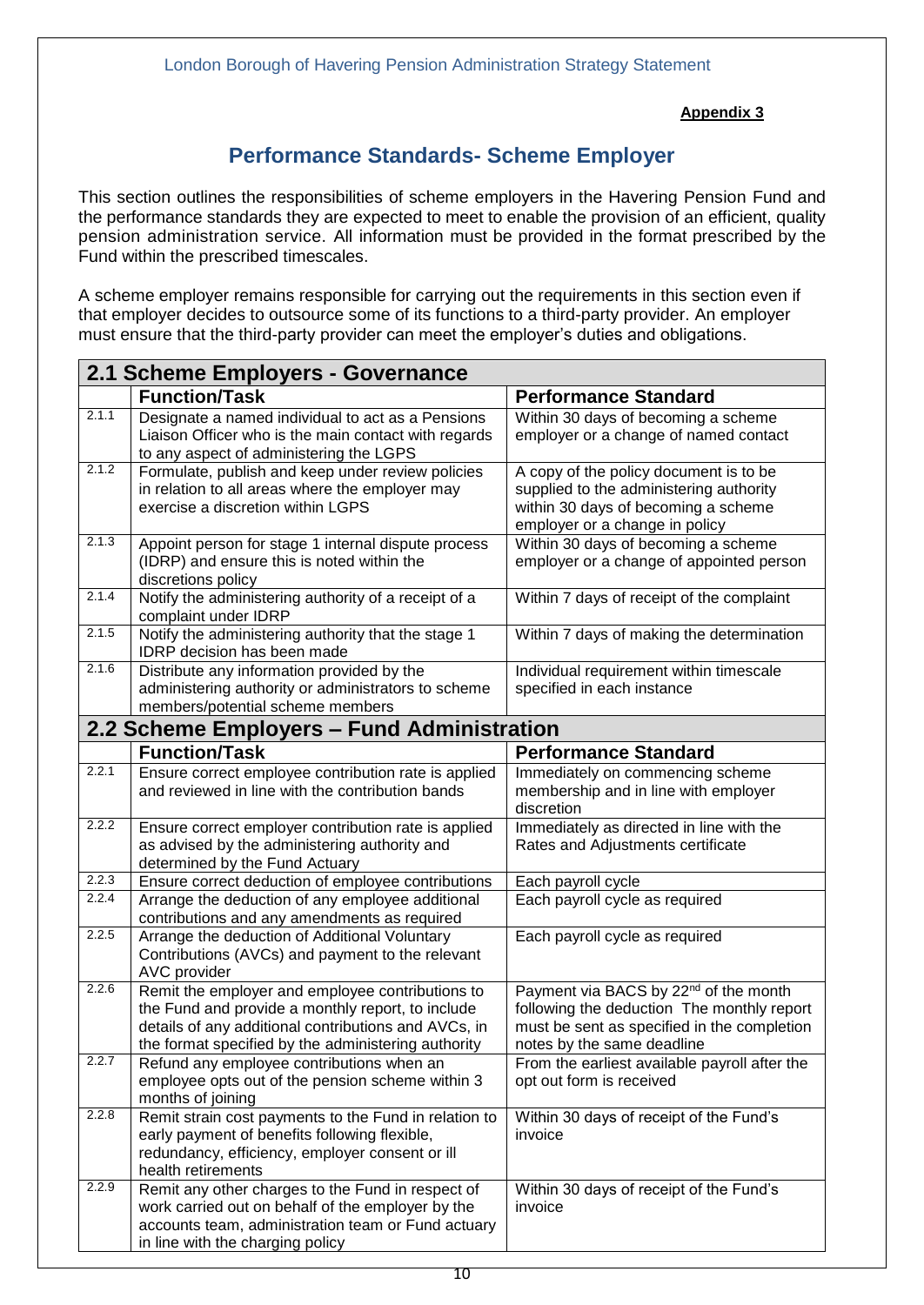|        | 2.3 Scheme Employers – Restructures and Outsourcing                                                                                                                                                        |                                                                                                                                                                                                                                                           |  |  |
|--------|------------------------------------------------------------------------------------------------------------------------------------------------------------------------------------------------------------|-----------------------------------------------------------------------------------------------------------------------------------------------------------------------------------------------------------------------------------------------------------|--|--|
|        | <b>Function/Task</b>                                                                                                                                                                                       | <b>Performance Standard</b>                                                                                                                                                                                                                               |  |  |
| 2.3.1  | Notify the administering authority of any services<br>that are being outsourced and will involve a Tupe<br>transfer of staff to another organisation                                                       | Immediately at the decision to tender and<br>prior to the launch of the tender process.<br>A Pensions Information Memorandum must<br>be obtained to include with Invitation to<br>Tender documentation to potential bidders,<br>to confirm pension costs. |  |  |
| 2.3.2  | Respond to requests for information from the<br>administering authority or LPPA                                                                                                                            | Within 21 days of receipt                                                                                                                                                                                                                                 |  |  |
| 2.3.2  | Work with the administering authority to arrange for<br>an Admission Agreement to be completed and<br>Fund security to be established                                                                      | At least 90 days in advance of the contract<br>commencement date                                                                                                                                                                                          |  |  |
| 2.3.3  | Notify the administering authority of any decision to<br>extend existing outsourced contracts beyond the<br>initial end date                                                                               | Within 30 days of the decision to extend                                                                                                                                                                                                                  |  |  |
| 2.3.4  | Notify the administering authority that the contract<br>is due to cease                                                                                                                                    | At least 90 days before the end of the<br>contract                                                                                                                                                                                                        |  |  |
|        | 2.4 Scheme Employers - Data Quality and Scheme Administration                                                                                                                                              |                                                                                                                                                                                                                                                           |  |  |
|        | <b>Function/Task</b>                                                                                                                                                                                       | <b>Performance Standard</b>                                                                                                                                                                                                                               |  |  |
| 2.4.1  | Provide the end of year return as specified by the<br>administering authority to update member records,<br>feed into valuation/GAD cost sharing exercise and<br>annual benefit/annual allowance statements | Completed and validated return to be<br>submitted by the specified deadline (usually<br>30 April) via the LPPA Portal                                                                                                                                     |  |  |
| 2.4.2  | To resolve queries resulting from the annual return<br>process                                                                                                                                             | As soon as possible but no later than 21<br>days from date of receipt.<br>In circumstances where an employer<br>submits a late annual return shorter<br>timescales may be required as advised by<br>the administering authority or LPPA.                  |  |  |
| 2.4.3  | To action all requests for data, information or<br>delayed forms                                                                                                                                           | To fully answer all queries from the<br>administering authority or LPPA within 21<br>days of receipt of the query                                                                                                                                         |  |  |
| 2.4.4  | Ensure Automatic Re-enrolment requirements are<br>met                                                                                                                                                      | Engage with payroll department as soon as<br>notification is received from the Pensions<br>Regulator                                                                                                                                                      |  |  |
| 2.4.5  | Notify new joiners/additional employments in the<br>format specified by the administering authority                                                                                                        | Within 14 days of the member's first<br>pensionable pay run after contractual or<br>automatic enrolment date via the new joiner<br>form on the LPPA Portal.                                                                                               |  |  |
| 2.4.6  | Direct all eligible new employees to the pension<br>scheme website www.lppapensions.co.uk                                                                                                                  | At date of employee appointment                                                                                                                                                                                                                           |  |  |
| 2.4.7  | Action and notify movement between the main and<br>50:50 scheme following member election or<br>automatic re-enrolment in the format specified by<br>the administering authority                           | Action from the next available payroll and<br>notify via the scheme movements form on<br>the LPPA Portal within 30 days of the<br>change                                                                                                                  |  |  |
| 2.4.8  | Notify all child related absence, reserved forces<br>leave or periods of unpaid authorised or un-<br>authorised leave without pay in the format<br>specified by the administering authority                | Within 30 days of the start of the leave and<br>confirmation that the member has returned<br>within 30 days via the absence/return from<br>absence notification forms on the LPPA<br>Portal                                                               |  |  |
| 2.4.9  | Notify of a change to members contractual hours<br>or weeks                                                                                                                                                | Within 30 days of the pay run implementing<br>the change via the change of hours form on<br>the LPPA Portal                                                                                                                                               |  |  |
| 2.4.10 | Notify of any new/revised additional contribution<br>elections                                                                                                                                             | Within 30 days of the pay run implementing<br>the additional contributions via the employer<br>contact form on the pensions website                                                                                                                       |  |  |
| 2.4.11 | Notify of early leavers or opt outs in a format<br>specified by the administering authority                                                                                                                | Within 30 days of the members final<br>pensionable pay run via the leaver form on<br>the LPPA Portal                                                                                                                                                      |  |  |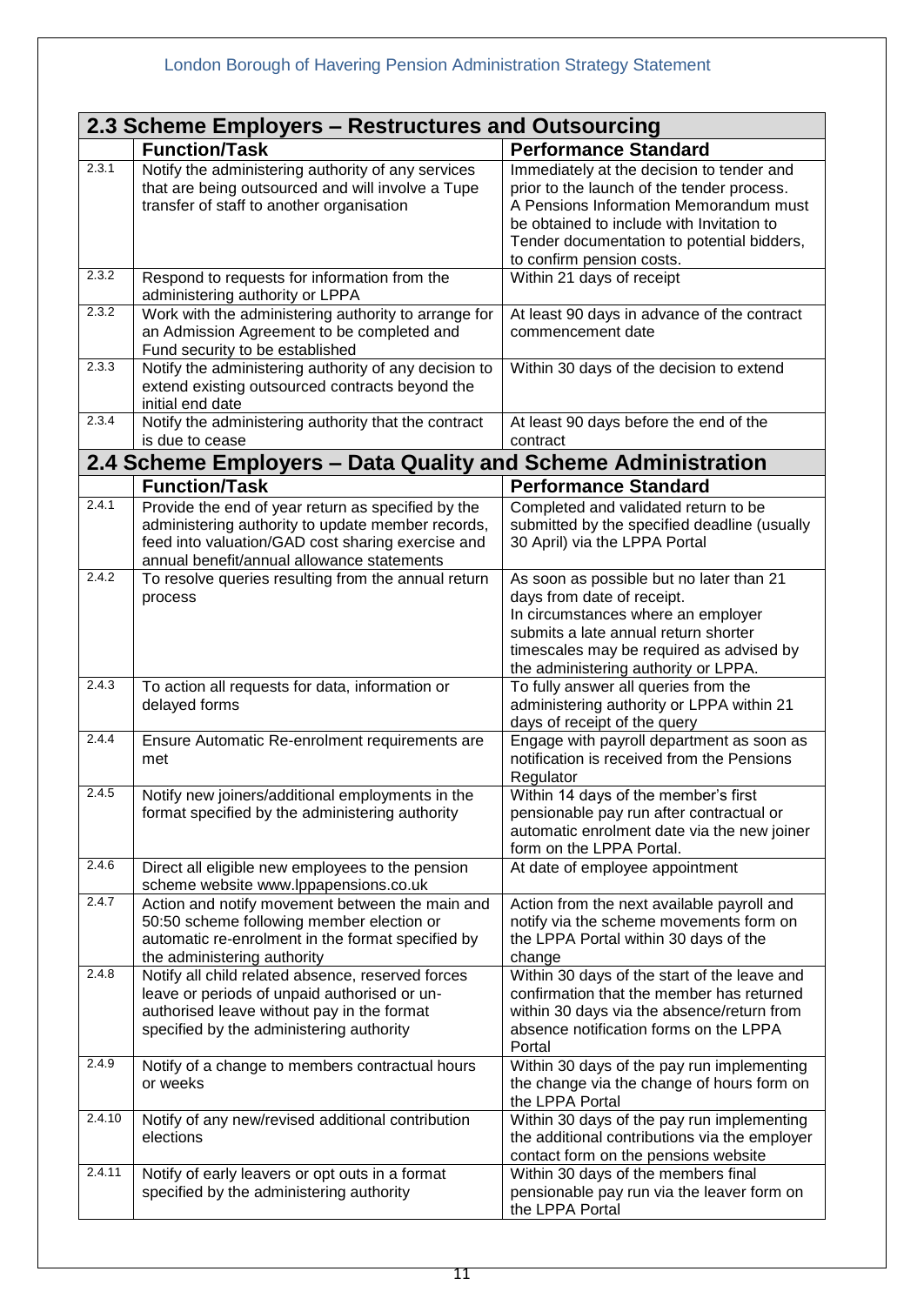#### London Borough of Havering Pension Administration Strategy Statement

| 2.4.12 | Notify of retirements (age, redundancy, efficiency,<br>ill health or flexible) in a format specified by the<br>administering authority                                             | Within 7 days of the members final<br>pensionable pay run via the leaver form on<br>the LPPA Portal                                                                                                           |
|--------|------------------------------------------------------------------------------------------------------------------------------------------------------------------------------------|---------------------------------------------------------------------------------------------------------------------------------------------------------------------------------------------------------------|
| 2.4.12 | Notify of the relevant tier for an ill health retirement<br>in a format specified by the administering authority                                                                   | The relevant ill health certificate should be<br>completed by the Occupational Health<br>Practitioner and uploaded with the leaver<br>form on the LPPA Portal                                                 |
| 2.4.13 | Notify of the death of an employee and provide<br>next of kin details in a format specified by the<br>administering authority                                                      | Within 3 working days of knowledge of the<br>death of the employee via the bereavements<br>form on the LPPA website. Followed by the<br>leaver form on the LPPA Portal within 7<br>days of the final pay run. |
| 2.4.14 | Notify of the revision to a member's leaver<br>information following a payment after leaving in a<br>format specified by the administering authority                               | Within 30 days of the pay run via the leaver<br>form on the LPPA Portal                                                                                                                                       |
| 2.4.15 | To Notify of intent to request a bulk estimate<br>retirement calculations to seek both member<br>pension details and employer strain costs                                         | As soon as practical to allow time to<br>consider resource planning via email to the<br>Pensions Projects and Contracts Manager                                                                               |
| 2.4.16 | Request estimate retirement calculations to seek<br>member pension details and employer strain costs<br>(where applicable) in a format specified by the<br>administering authority | With as much notice as possible but at least<br>30 days prior the date figures are required<br>via the estimate request form on the LPPA<br>Portal                                                            |

The administration for the Havering LGPS is performed by the Local Pensions Partnership Administration (LPPA). Their website **[www.lppapensions.org.uk](http://www.lppapensions.org.uk/)** is a valuable source of information for both members and employers and can be used to submit queries, download the bereavement forms and view guides and scheme information.

The LPPA Portal is **[www.yourfund.org.uk](http://www.yourfund.org.uk/)** and should be used to submit member related forms and information. Information about Your Fund and how to register is on the main website.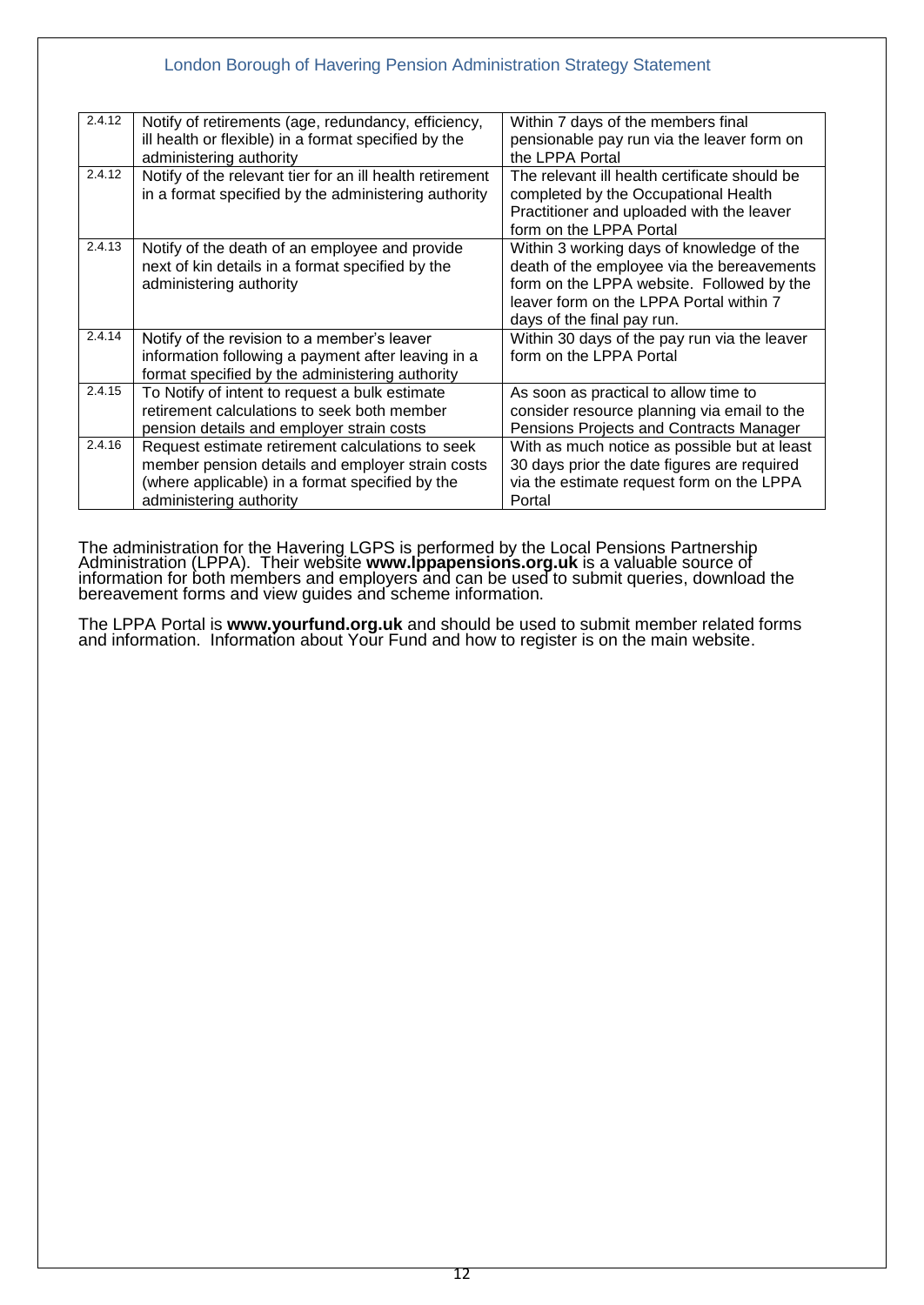# **Pensions Administration Service Level Agreements**

This section provides an abridged version of the service level agreements set out in Schedule 1 of the Shared Service Agreement with Lancashire County Council (LCC). LCC have delegated the pensions administration function to the Local Pensions Partnership Administration (LPPA) and it is their responsibility to ensure the data collected from employers is accurate and received in a timely manner. Any requests for information or queries raised by LPPA should be responded to in line with the PAS.

| The SLA's below are those directly reflected within the PAS. |  |
|--------------------------------------------------------------|--|
|--------------------------------------------------------------|--|

| <b>ACTIVITY TYPE</b>            | <b>DESCRIPTION</b>                                                           | <b>TARGET</b><br>(WORKING<br>DAYS) |
|---------------------------------|------------------------------------------------------------------------------|------------------------------------|
| New Members                     |                                                                              | 3                                  |
|                                 | Admissions/new employment<br>LGPS to LGPS or Other scheme to LGPS (actual or |                                    |
| Transfers In                    | estimate)                                                                    | 4                                  |
| <b>Additional Contributions</b> | Additional contributions (actual or estimate/AVC)                            | 10                                 |
| <b>Change of Circumstances</b>  | Maternity Leave/LWOP                                                         | 10                                 |
|                                 | Change of hours                                                              | 10 <sup>°</sup>                    |
| Leavers                         | <b>Deferred Benefits</b>                                                     | 4                                  |
|                                 | Refunds                                                                      | 4                                  |
|                                 | Opt outs                                                                     | 4                                  |
| <b>Retirements</b>              | Retirements from active                                                      | 5                                  |
| <b>Transfers Out</b>            | LGPS to LGPS or LGPS to Other scheme (actual or<br>estimate)                 | 5                                  |
|                                 |                                                                              |                                    |
| <b>Revisions</b>                | <b>Benefit revisions</b>                                                     | 10 <sup>°</sup>                    |
| Deaths                          | Death in service                                                             | 5                                  |
| Estimates                       | Estimates (individual)                                                       | 5                                  |
|                                 | Estimates (employer)                                                         | 5                                  |
| <b>Miscellaneous</b>            | Scheme movement to 50:50 scheme                                              | 10                                 |
|                                 | Scheme movement to main scheme                                               | 10                                 |